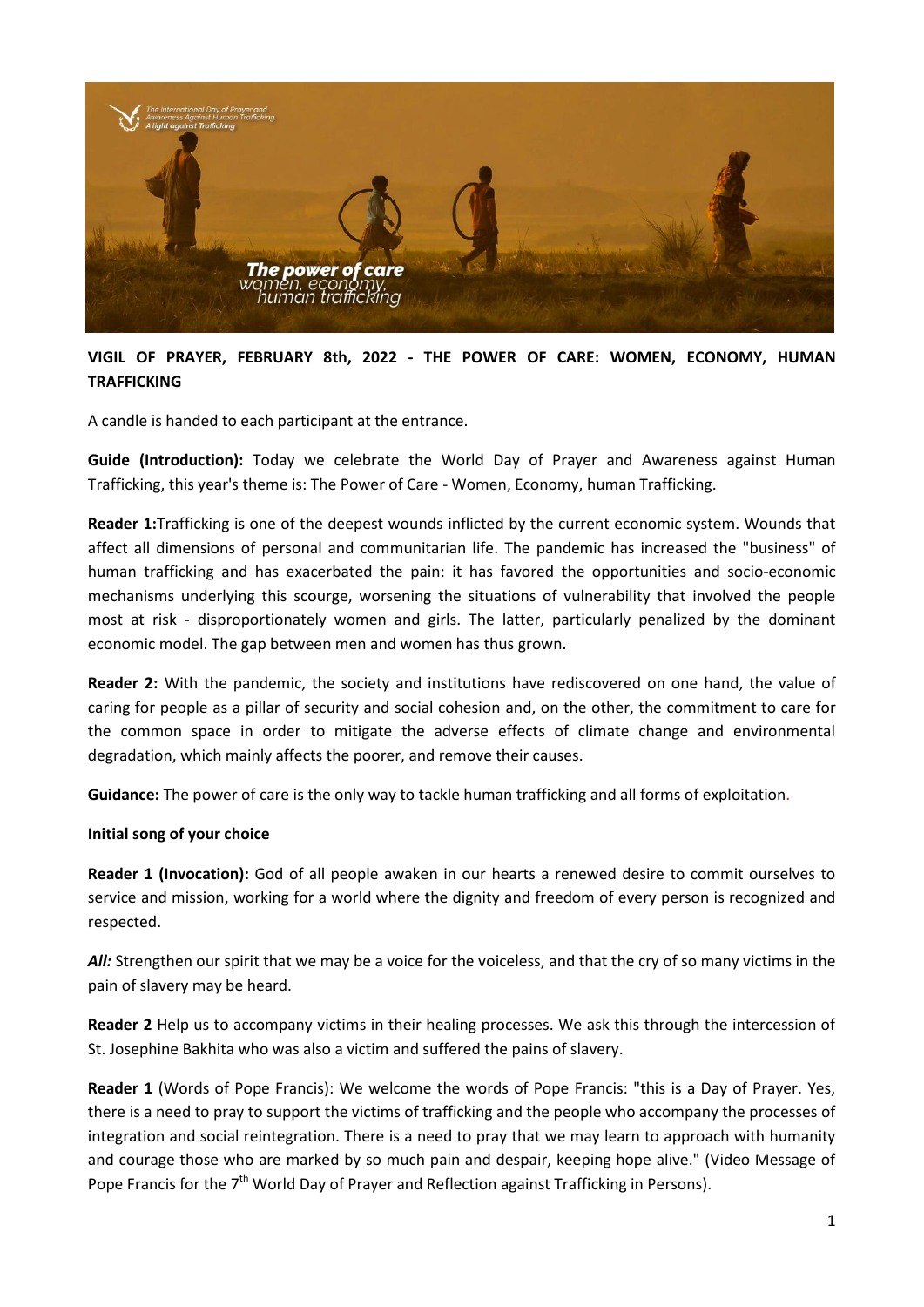**Sign:** Silent procession carrying paper hands with inscriptions such as: I care for you, I care for you, I see you, take my hand, I pray for you.

**Guidance:** Let's listen to some stories that testify to the power of caring for our brothers and sisters who are victims of human trafficking. They are stories of hope, commitment, closeness, empowerment and care, following the example of the parable of the Good Samaritan taught by Jesus (Lk - 10:25-37).

At the end of each testimony, everyone says: And He took care of Him, and He took care of her.

Reading from the Parable of the Good Samaritan: Gospel according to St. Luke chapter 10 verses 33-35.

#### **Stories can be chosen from your own context or from the following listed below:**

**Testimony 1:** I have known slavery and violence since I was very young. After my mother died, I was sold several times to other men in different countries through arranged marriages in which my father made money. One day, during a trafficking awareness seminar, I could not hold back my tears and some people came to my aid. Since then, at the age of 25, I started a process of healing, social and work reintegration.

**Testimony 2:** We were happy with the new job we were promised abroad. We left with the hope of finding better conditions and helping our families. When we arrived at our destination, everything we had was taken away, we could not communicate with our families. We were forced to work for free, some of the group were forced to beg. We sought help, even though we didn't know the language. Fortunately, the local authorities began to mobilize on our behalf, and some people and nuns helped us return home.

**Testimony 3:** Every two weeks I was taken to a different place until one day they found me in a village near my home in a deplorable situation. I was a victim of human trafficking for sexual exploitation. This affected me deeply, physically and mentally. I was behaving abnormally, always had my hands on my chest, couldn't talk, couldn't eat, felt sad. Some nuns became interested in me and took me to a psychiatrist with whom I began my healing and reintegration process.

### **Song of your choice**

# **Sign: during the song, bring signs that represent the strength of care, taking inspiration from the parable of the Good Samaritan (water, bandages, oil, wine).**

**Reader 3:** Let us pray with the words of the Prophet Isaiah.

The spirit of the Lord God is upon me, because the Lord has anointed me; he has sent me to bring good tidings to the wretched, to bind up the wounds of the brokenhearted, to proclaim freedom to the slaves, release to the captives, (Isaiah 61:1).

Isaiah's prophecy leads us to contemplate Jesus coming to heal wounded hearts, to release the bonds that imprison, and to be a comfort and support to those who suffer injustice and pain. May the Spirit of the Lord guide us to be bearers of the Good News to all who suffers.

### **Moment of prayer with the whole Assembly**

**Guide:** The liturgical memory of St. Josephine Bakhita calls us back to the dimension of faith and prayer; her testimony sounds ever alive and relevant! It is a call to put the victims of trafficking, their families and communities at the center of any policy and intervention; at the center of our prayer. St. Bakhita reminds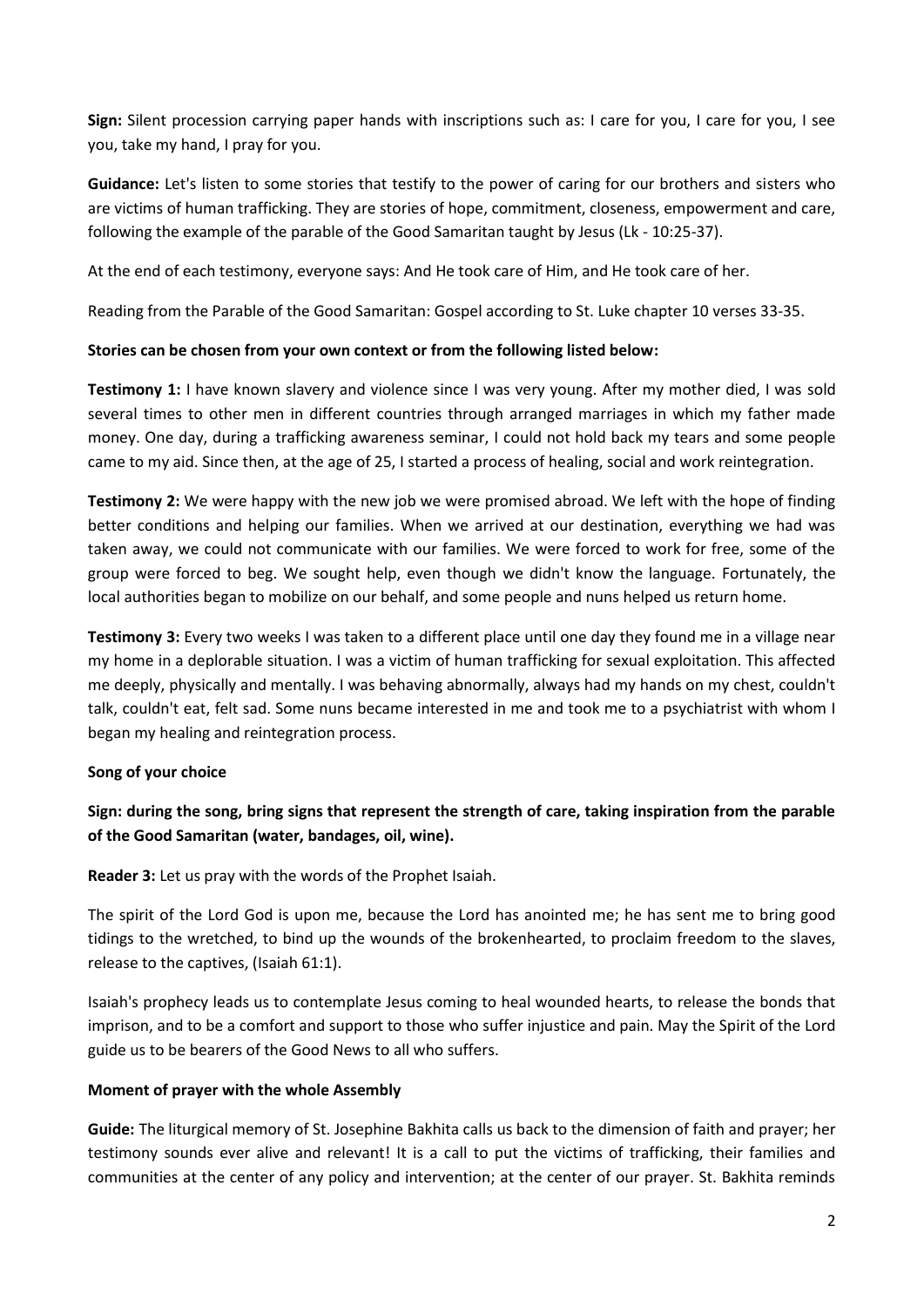us that they are the protagonists of this day and that we can all commit ourselves to transforming the economy of exploitation into an economy of care.

## Let us invoke God's protection and respond: **Lord, heal the wounds of our humanity.**

Give us clarity of mind and strength of spirit to work tirelessly for the elimination of slavery and human trafficking. **Lord, heal the wounds of our humanity.** 

We pray for all victims of trafficking, their families and communities, that they will not lose heart or lose the comfort of faith and hope. Let us pray. **Lord, heal the wounds of our humanity.**

Help us to raise awareness in society about human trafficking for sexual exploitation of girls, boys, women and men; for labor exploitation and organ trafficking; about land exploitation, demanding concrete measures from governments and authorities. Let us pray. **Lord, heal the wounds of our humanity.**

For the protection of violated and ignored human rights, especially of women and girls, and for the international treaties, and all instruments of particular concern in relation to trafficking in persons, that they can be implemented responsibly. Let us pray. **Lord, heal the wounds of our humanity.**

That, faithful to your Word, we may witness to your love as a merciful Father by healing the wounds of humanity. Let us pray. **Lord, heal the wounds of our humanity.**

### **Hymn of your choice**

### **Sign: Light - a lit candle for the dignity of every woman**

**Guidance:** We invite you to light the candle as a sign of commitment to illuminate the painful realities of many exploited brothers and sisters; to illuminate the injustices suffered especially by women and girls in different social environments; to illuminate the path of recognition of their dignity.

All: Jesus, you invite us to be the light that illuminates the darkness of the pain and suffering of our sisters; to be the light that illuminates the denounce of all the discrimination suffered by every woman and girl; to be the light that illuminates every victim and survivor of trafficking during their process of healing and integration into society; to be the light that gives warmth to the hearts of those who suffer through words and gestures of care, closeness and hope.

### **Accompany the sign with appropriate music or song.**

**Guidance:** Let these bright lights support the processes of liberation and show the power of care that liberates and heals. Each person carries within him or her this precious light of God's presence.

**Reader 4:** In the face of the failure of economic models based on exploitation, women are called to take on a leading role, agents of change to bring about an economic system based on care for people and the common home, which involves everyone. Care is a way of life and is Jesus' way of loving, proposed to us by him in the parable of the Good Samaritan (Lk 10, 25-37), taken up by Pope Francis in his Encyclical Letter Fratelli Tutti. Caring in order to transform the relationship with nature, social and economic relations, too often hinged on aggressive competition, which stifles all forms of cooperation and respect for human dignity.